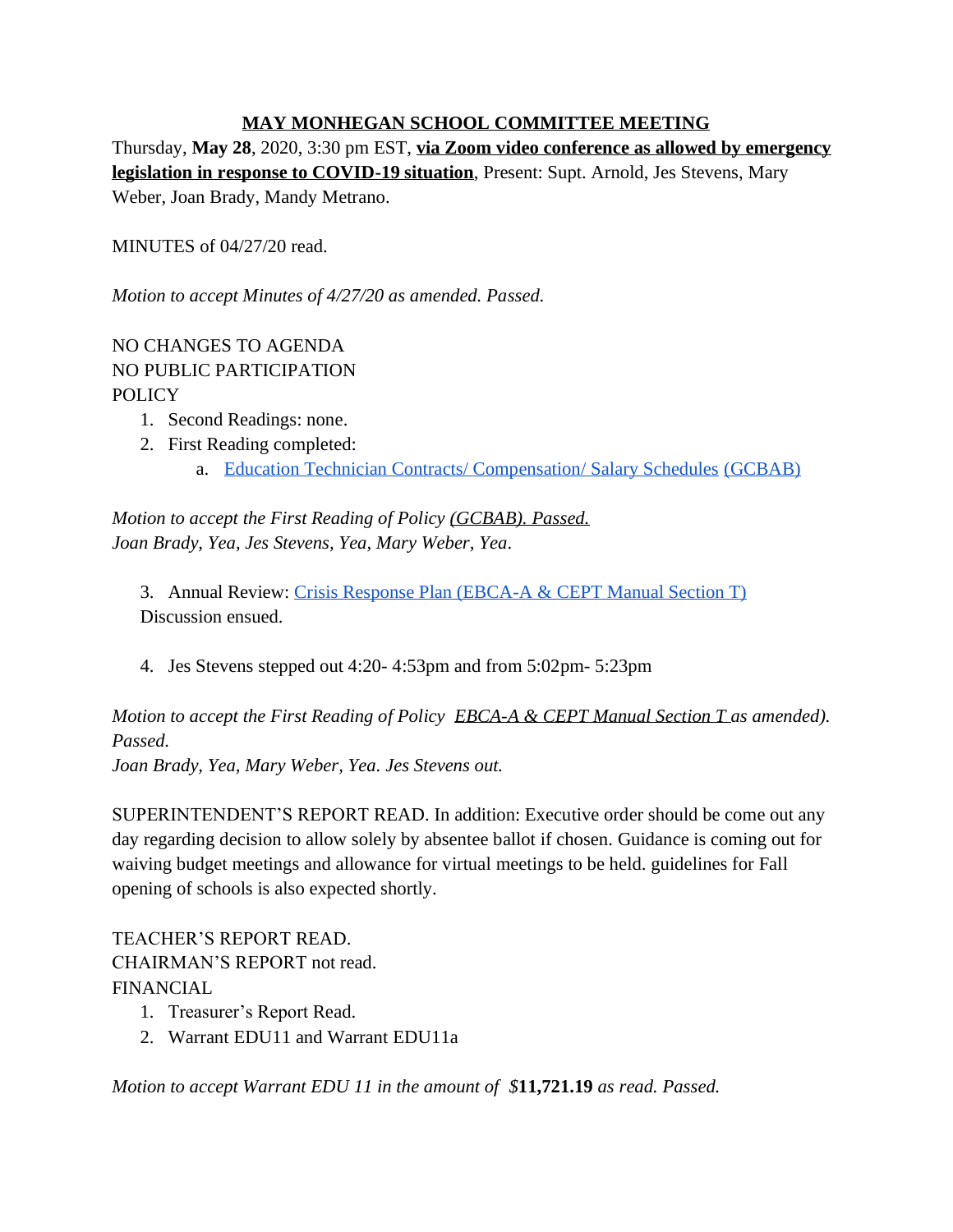*Joan Brady, Yea, Mary Weber, Yea. Jes Stevens out.*

*Motion to approve Warrant EDU 11a - the transfer of \$1,737.75 from Monhegan School Teacher House Account to Monhegan Plantation checking account. Passed unanimously. Joan Brady, Yea, Mary Weber, Yea. Jes Stevens yea.*

- 3. No Audit Update information. Mary has made several attempts.
- 4. REAP Funding Update (if any)

## BUILDING & GROUNDS

- 1. Schoolhouse
	- a. Schoolhouse Rentals Discussed.

*Motion to suspend any use that Falls under (Use of Schoolhouse policy KFB) with the exception of governmental use as approved on a case by base basis through Summer of 2020. passed unanimously.*

*Joan Brady, Yea, Mary Weber, Yea. Jes Stevens yea.*

- b. Any New Needs? Plantation needs to use schoolhouse lawn for annual meeting on June 2. Plan is to hold virtual public hearing preceding the physical meeting, which will be held as scheduled on lawn to drop off ballots and leave premisis. Details to be worked out.
- c. Lucas and Jes have concurred that pumping out septic is not necessary this year.

*Motion to Approve school early release June 2 at 12:00 noon for the Monhegan Town meeting public hearing or the rain date of. Passed unanimously. Joan Brady, Yea, Mary Weber, Yea. Jes Stevens yea.*

- 2. Teacher House Property
	- a. Committee met once and will require a second Summer Planning & 2020 Budget meeting to be arranged.
	- b. Any New Needs?

## OLD BUSINESS

1. 2020-2021 School Calendar . Draft reviewed. Revised.

*Motion to accept revisions to 2020-21 School Calendar. Passed.*